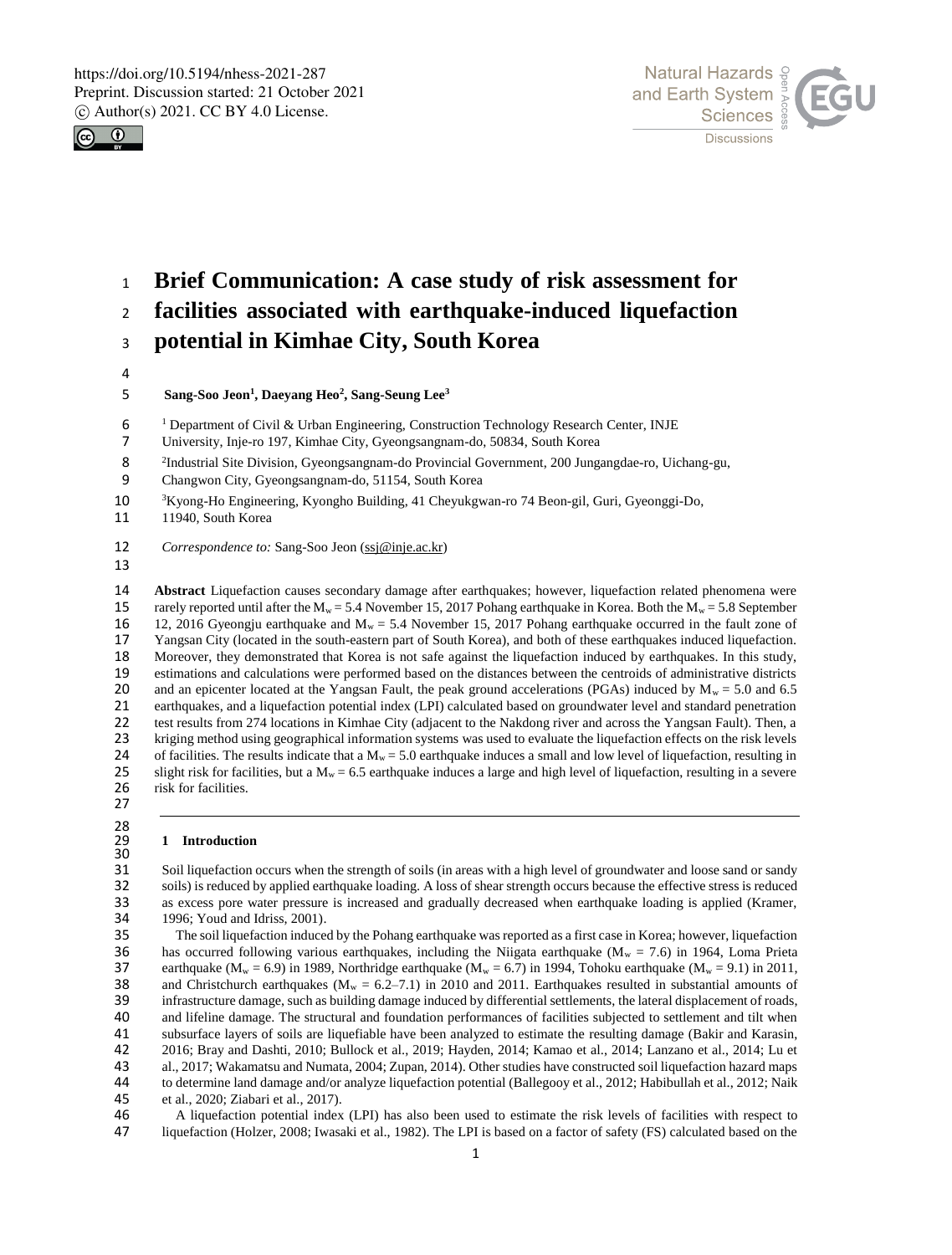



48 groundwater level and peak ground acceleration (PGA) induced by earthquake loading, and it represents the liquefaction potential. There is no liquefaction when the FS is equal to or greater than 1.0; by contrast, it has 49 liquefaction potential. There is no liquefaction when the FS is equal to or greater than 1.0; by contrast, it has the 50 potential for liquefaction when the FS is less than 1.0. However, a liquefaction potential estimat 50 potential for liquefaction when the FS is less than 1.0. However, a liquefaction potential estimated using the FS<br>51 cannot represent the ground damage for broad areas; rather, it is only applicable to local specific ar 51 cannot represent the ground damage for broad areas; rather, it is only applicable to local specific areas. The LPI<br>52 proposed by Iwaski et al. (1982) has been used to estimate the hazards induced by liquefaction in bro 52 proposed by Iwaski et al. (1982) has been used to estimate the hazards induced by liquefaction in broad areas and to<br>53 produce corresponding hazard maps (Chung and Rogers, 2011: Iwasaki et al., 1982: Lee et al., 2003). 53 produce corresponding hazard maps (Chung and Rogers, 2011; Iwasaki et al., 1982; Lee et al., 2003).<br>54 When an earthquake occurs, the liquefaction potential is determined by the groundwater level and P

54 When an earthquake occurs, the liquefaction potential is determined by the groundwater level and PGA associated<br>55 with the ground characteristics. In this study, the safety of facilities in Kimhae City (located in the 55 with the ground characteristics. In this study, the safety of facilities in Kimhae City (located in the south-eastern part of Korea) was estimated based on attenuation equations associated with the distance from the epi 56 of Korea) was estimated based on attenuation equations associated with the distance from the epicenter to the centroid<br>57 of seventeen administrative districts in Kimhae City. The Pohang earthquake, the largest recent e 57 of seventeen administrative districts in Kimhae City. The Pohang earthquake, the largest recent earthquake in Korea, 58 had a magnitude of 5.0. An earthquake magnitude of 6.5, corresponding to a PGA of 0.2g, is the standard for the<br>59 design of earthquake-resistant structures in Korea. Therefore, in this study, the FS values for faciliti 59 design of earthquake-resistant structures in Korea. Therefore, in this study, the FS values for facilities in Kimhae 60 City were estimated for  $M_w$  5.0- and 6.5-earthquakes, and the liquefaction potential was evaluate City were estimated for  $M_w$  5.0- and 6.5-earthquakes, and the liquefaction potential was evaluated based on currently 61 available standard penetration test (SPT) results. Since cone penetration test (CPT) results can reflect more precise 62 ground conditions, in the future, liquefaction potential values should be revised based on CPT results to estimate the risk levels of facilities. Moreover, attenuation relationships should be developed to reflect the wi 63 risk levels of facilities. Moreover, attenuation relationships should be developed to reflect the widely distributed transgressive sands in Kimhae City. 65<br>66

### 66 **2 Liquefaction Potential Index (LPI)**

67 68 In this study, the LPI proposed by Iwasaki et al. (1978) was used to estimate the ground damage level induced by<br>69 Inquefaction. As described in Eqn. (1), the LPI is calculated based on the ground depth and characteris 69 liquefaction. As described in Eqn. (1), the LPI is calculated based on the ground depth and characteristics of soil, as follows:

71 
$$
LPI = \int_0^{20} F(z)W(z)dz
$$
 (1)

72 In this equation, z represents the ground depth, and  $F(z)$  is a function of the FS for liquefaction. If FS  $\leq 1.0$ ,  $F(z)$ 74 = (1- FS), and if FS > 1.0, F(z) = 0. W(z) = (10 – 0.5 z) and W(z) = 0 for  $z \le 20$  m and  $z > 20$  m, respectively. Eqn. 75 (1) provides LPIs in the range from 0 to 100. Iwasaki et al. (1978) proposed levels of liquefaction severity, as described in Table 1, associated with 63 and 22 areas at liquefaction and non-liquefaction sites, respecti described in Table 1, associated with 63 and 22 areas at liquefaction and non-liquefaction sites, respectively.

77

79

78 Table 1. Level of liquefaction severity based on liquefaction potential index (LPI) (Iwasaki et al., 1982)

| LPI                 | Severity  |
|---------------------|-----------|
|                     | Very low  |
| $0 <$ LPI $\leq$ 5  | Low       |
| $5 <$ LPI $\leq$ 15 | High      |
| 15 < LPI            | Very high |

80

81 The LPI is determined by integrating  $F(z)$  multiplied by W(z) from the ground surface to a ground depth of 20 m,<br>82 and a single value corresponding to a site is evaluated. The LPI can be evaluated for each layer of so 82 and a single value corresponding to a site is evaluated. The LPI can be evaluated for each layer of soil. For example,<br>83 if a non-liquefaction layer such as bed rock exists in the soil layers within 20 m of ground dept 83 if a non-liquefaction layer such as bed rock exists in the soil layers within 20 m of ground depth, the ground depth for calculating the LPI is estimated from the ground surface to the depth susceptible to liquefaction. 84 for calculating the LPI is estimated from the ground surface to the depth susceptible to liquefaction.<br>85 A simplified method for estimating the FS of liquefaction was proposed by Seed and Idriss (1971)

85 A simplified method for estimating the FS of liquefaction was proposed by Seed and Idriss (1971), as follows:

86

$$
FS = \frac{CRR}{CSR} \times MSF
$$
 (2)

88 89 The cyclic resistance ratio (CRR) and cyclic stress ratio (CSR) represent the capacity of soil to resist liquefaction<br>90 and the ratio of the shear stress relative to the effective vertical overburden stress, respective 90 and the ratio of the shear stress relative to the effective vertical overburden stress, respectively. The magnitude scaling factor (MSF) varies with the magnitude of the earthquake. In this study, as shown in Figure 1, 91 factor (MSF) varies with the magnitude of the earthquake. In this study, as shown in Figure 1, a flowchart is used to<br>92 determine the LPI values. The CSR and CRR are calculated based on the SPT results and soil paramet determine the LPI values. The CSR and CRR are calculated based on the SPT results and soil parameters, respectively.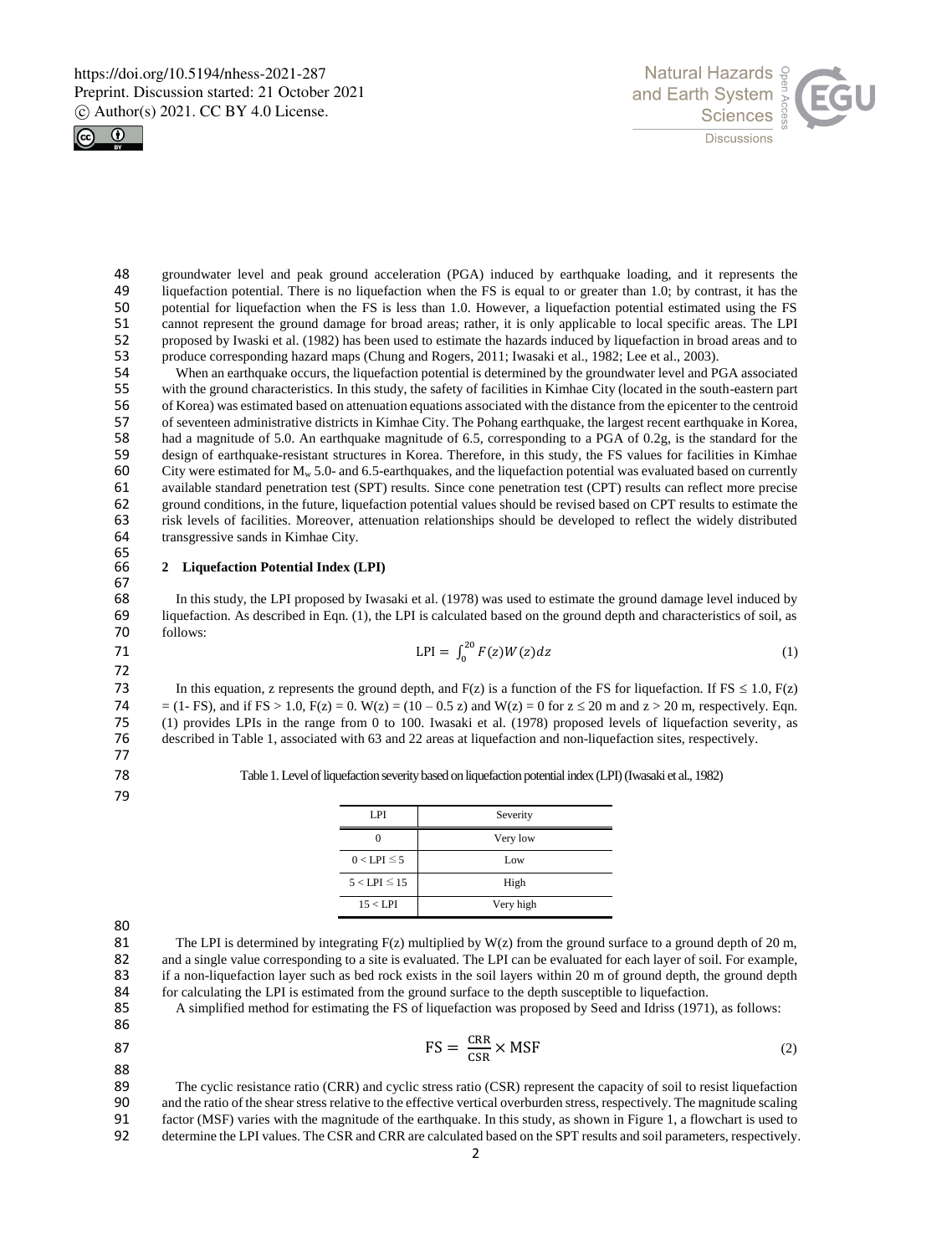

93 94 95





96

97 Figure 1. Flowchart for estimating liquefaction potential index (LPI) (Choe and Ku, 2009)

98

99

# $\frac{100}{101}$

102

# 101 **3 Estimation of peak ground acceleration (PGA)**

103 The PGA induced by an earthquake has large variations associated with the soil characteristics, distance from the epicenter, and ground depth. As the PGA is a crucial factor, it is directly used to evaluate earthquake-104 epicenter, and ground depth. As the PGA is a crucial factor, it is directly used to evaluate earthquake-induced damage. 105 The largest PGA normally occurs near the epicenter, and the PGA generally decreases as the distance from the epicenter increases. In this study, the PGA was evaluated based on both the distance from each administrative 106 epicenter increases. In this study, the PGA was evaluated based on both the distance from each administrative district 107 to the epicenter and an attenuation relationship; then, the risk levels of facilities affected 107 to the epicenter and an attenuation relationship; then, the risk levels of facilities affected by earthquake-induced 108 liquefaction were evaluated. liquefaction were evaluated.

109

## $\begin{array}{c} 110 \\ 111 \end{array}$ 111 **3.1 Estimation of the location of epicenter and distance from epicenter to each administrative district**

112<br>113 113 Figure 2 shows Kimhae City with respect to the active Yangsan Fault. As shown in Figure 2(a), the fault lies across<br>114 the study area (Kimhae City), and the horizontally extended location from the centroid of Kimhae C 114 the study area (Kimhae City), and the horizontally extended location from the centroid of Kimhae City to the closest 115 fault is assumed to be the location of the epicenter. The distance from the centroid of Kimhae City to the epicenter 116 is 16.8 km. There are seventeen administrative districts in Kimhae City. The distances from the epicenter to the centroid of each administrative district were calculated. Figure 2(b) shows an example of how the distanc centroid of each administrative district were calculated. Figure 2(b) shows an example of how the distance of 3.6 km 118 from Daedong-myun to the epicenter was calculated. Table 2 describes the distances from the centroid of each 119 administrative district to the epicenter.

- 120
- 121
- 122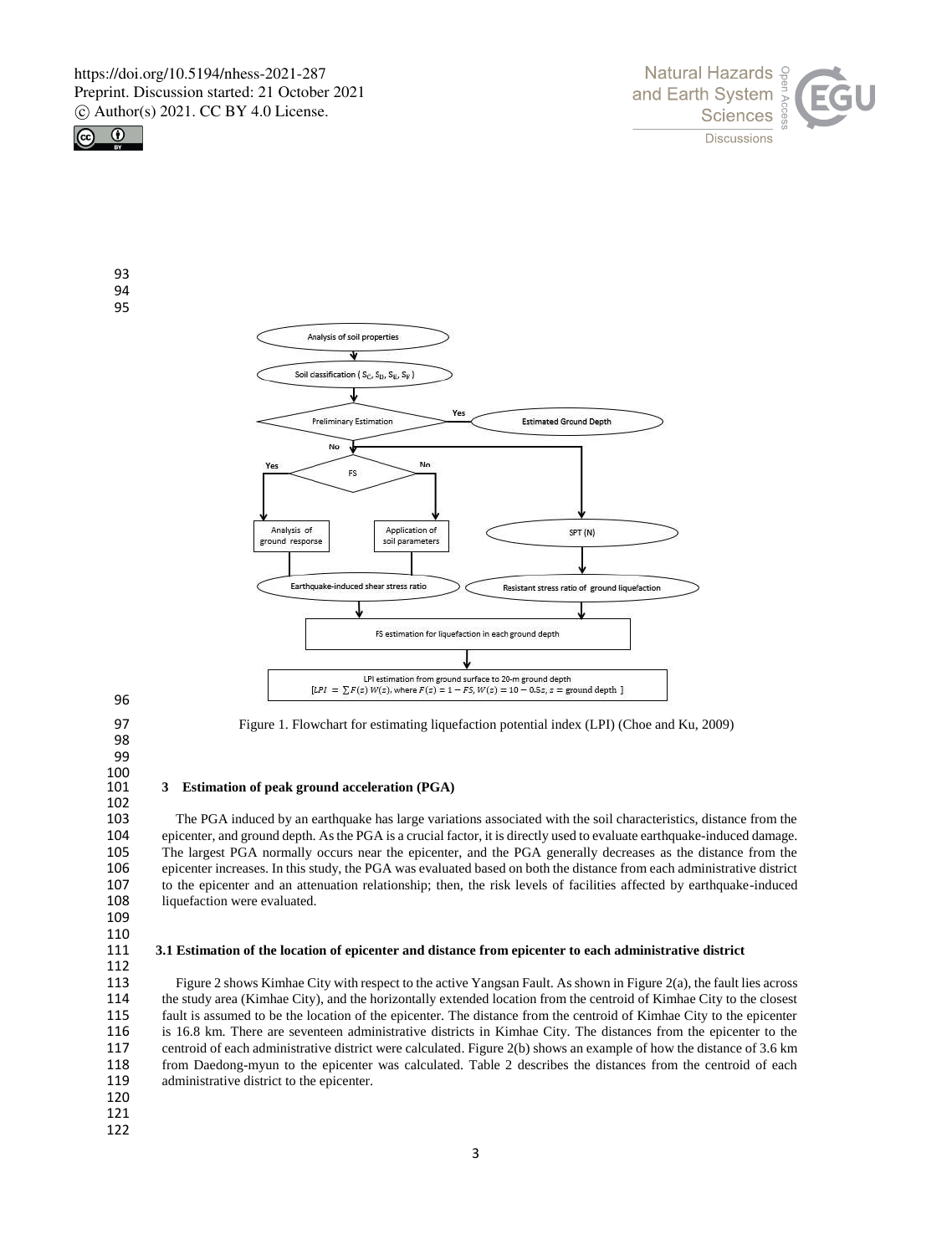



| 123 |
|-----|
| 124 |
| 125 |
| 126 |
| 127 |
| 128 |
| 129 |



(a) Distance from epicenter to the centroid of Kimhae City





(b) Distance from epicenter to the centroid of Daedong-myun

- Figure 2. Distance from epicenter to the centroid of Kimhae City and Daedong-myun, respectively.
- 

- 
- 
-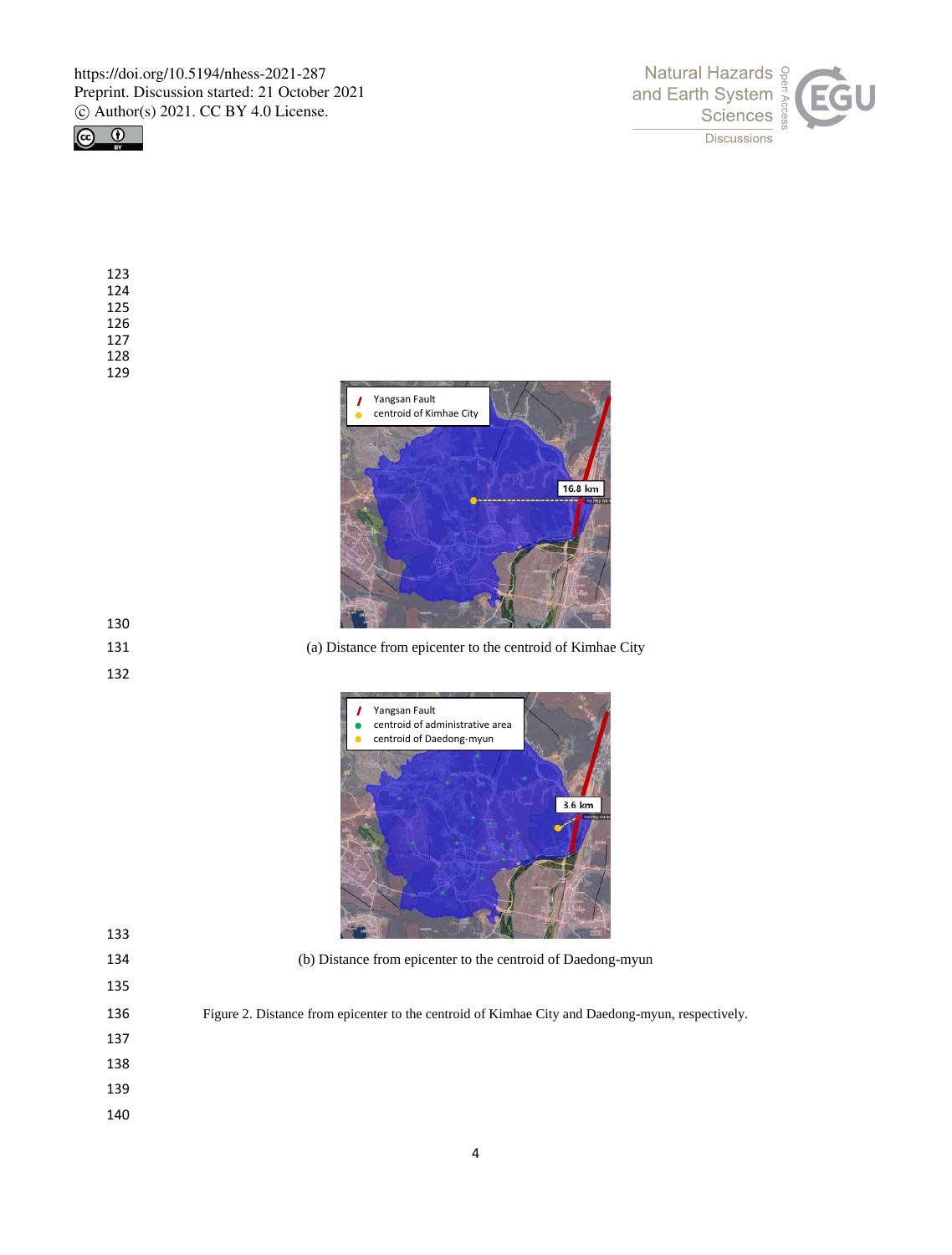



141

142

144

143 Table 2. Distance from Yangsan Fault to centroid of each administrative district

| Administrative district | Distance from Yangsan fault (km) |
|-------------------------|----------------------------------|
| Daedong-myeon           | 3.6                              |
| Saman-dong              | 10.1                             |
| Buram-dong              | 10.3                             |
| Sangdong-myeon          | 10.6                             |
| Hwalcheon-dong          | 11.9                             |
| Dongsang-dong           | 12.8                             |
| Buwon-dong              | 13.8                             |
| Bukbu-dong              | 14.2                             |
| Hoehyeon-dong           | 14.5                             |
| Chilsanseobu-dong       | 18.1                             |
| Naeoe-dong              | 18.8                             |
| Saengnim-myeon          | 18.8                             |
| Juchon-myeon            | 19.8                             |
| Hallim-myeon            | 21.7                             |
| Jangyu-myeon            | 24.8                             |
| Jillye-myeon            | 27.0                             |
| Jinyeong-eup            | 28.7                             |

145

146

147

# 148<br>149

# 149 **3.2 Attenuation relationship of PGA**

150<br>151 151 Three of the most reliable attenuation relationships for the PGA have been proposed for use by the Ministry of the 152 Interior and Safety of Korea (Choi et al., 2005; Jo and Baag, 2003; Lee et al., 2003). The most rel Interior and Safety of Korea (Choi et al., 2005; Jo and Baag, 2003; Lee et al., 2003). The most reliable attenuation 153 relationship proposed by Choi et al. (2005) was used in this study. The attenuation relationship proposed by Choi et 154 al. (2005) is compared to those proposed by Midorikawa (2004) and Munson (1997) for an earthquake magnitude of 155 5.0; it is found that the PGAs obtained from the attenuation relationship proposed by Choi et al. (2005 155 5.0; it is found that the PGAs obtained from the attenuation relationship proposed by Choi et al. (2005) are highly 156 similar to those obtained from the relationship proposed by Midorikawa (2004), but different from those obtained 157 from Munson (1997), with the latter being based on ground conditions in Hawaii. As the calculated values are shown<br>158 in Figure 3, as there were no available data corresponding to a distance of less than 10 km and the in Figure 3, as there were no available data corresponding to a distance of less than 10 km and the attenuation 159 relationship proposed by Choi et al. (2005) resulted in the overprediction of the PGAs. Therefore, the attenuation 160 relationship was considered as unreliable within a 10-km distance from the epicenter. Eqn. (3) expresses the 161 attenuation relationship proposed by Choi et al. (2005), and Table 3 describes the parameters of the attenuation 162 relationship for estimating PGAs.

163

165

$$
lnPGA\left(\frac{cm}{sec^2}\right) = c_0 + c_1R + c_2lnR - \ln[\min(R, 100)] - \frac{1}{2}\ln[\max(R, 100)]\tag{3}
$$

166 In the above, R represents the distance from the epicenter, and  $c_k(0,1,2) = \xi_0^k + \xi_1^k (M_w - 6) + \xi_2^k (M_w - 6)^2 +$ 167  $\xi_3^k (M_w - 6)^3$  for k = 0, 1, and 2. 168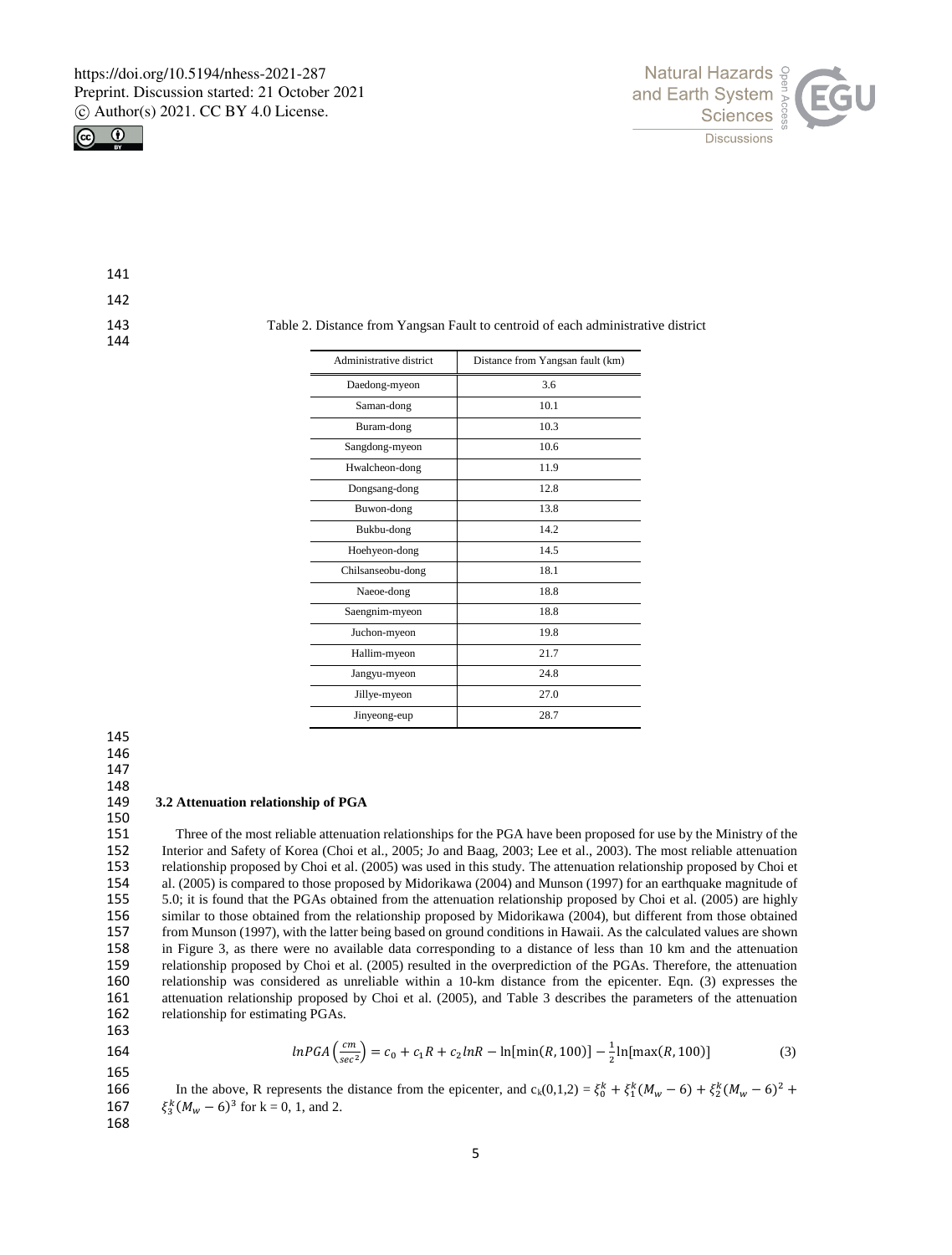



169 Table 3. Parameters of the attenuation relationship for estimating PGA (Jo and Baag, 2003)

|     | > ()      | $\mathbf{v}$<br>50 | <b>&gt;</b> 4<br>۰0 | ×L       | $\mathbf{r}$ | ΣŁ       | .اح |                           | ≻∠              | ۶u       |                     |     |
|-----|-----------|--------------------|---------------------|----------|--------------|----------|-----|---------------------------|-----------------|----------|---------------------|-----|
| PGA | 0.1073829 | -02379955          | -02437218           | 05909022 | 02081359     | 09498274 |     | $-0.5622945$ $-0.2046806$ | -08804236       | 02135007 | 04192630 - 03302350 |     |
|     | $E+02$    | E <sub>02</sub>    | E+00                | $E+00$   | ΕŒ           | E01      | E01 | EО                        | E <sub>02</sub> | E01      | E04                 | EO2 |

170

171 The SPT data of 903 locations, provided by both the geotechnical information database system of a governmental 172 organization and construction companies, were collected to estimate the LPI values in the study area. Since some of the important SPT data were missing, a reliable dataset of 274 locations was selected, and then a geog 173 the important SPT data were missing, a reliable dataset of 274 locations was selected, and then a geographical<br>174 information system was used to plot the locations of the selected SPT data. The locations of SPT linear 174 information system was used to plot the locations of the selected SPT data. The locations of SPT linearly arrayed 175 inside of the dotted line may result in the deviation of contour lines of LPI as shown in Figure 4. The SPT data<br>176 cecorded at the various coordinates and the kriging method were used to construct the contour lines o 176 recorded at the various coordinates and the kriging method were used to construct the contour lines of the LPI values. 177





179 Fig. 3. Peak ground acceleration (PGA) vs. distance from epicenter Fig. 4. Location of standard penetration test 180 (SPT) used to estimate LPI

181

### 182 **4 Risk level of facilities in Kimhae City**

| 183 |                                                                    |
|-----|--------------------------------------------------------------------|
| 184 | Facilities in Kimhae City are categorized as described in Table 4. |
| 185 |                                                                    |
| 186 | Table 4. Facilities in Kimhae City                                 |
| 187 |                                                                    |

| Facility                      | Number or length |
|-------------------------------|------------------|
| Tunnel                        | 15               |
| Bridge                        | 412              |
| Light rail transit<br>(km)    | 24.6km           |
| Railway (km)                  | 91.3km           |
| Road (km)                     | 1,145.3km        |
| Water pipe (km)               | 1.340.0km        |
| Sewage pipe (km)              | 1,502.0km        |
| Public facility               | 96,729           |
| Shelter outside a<br>building | 27               |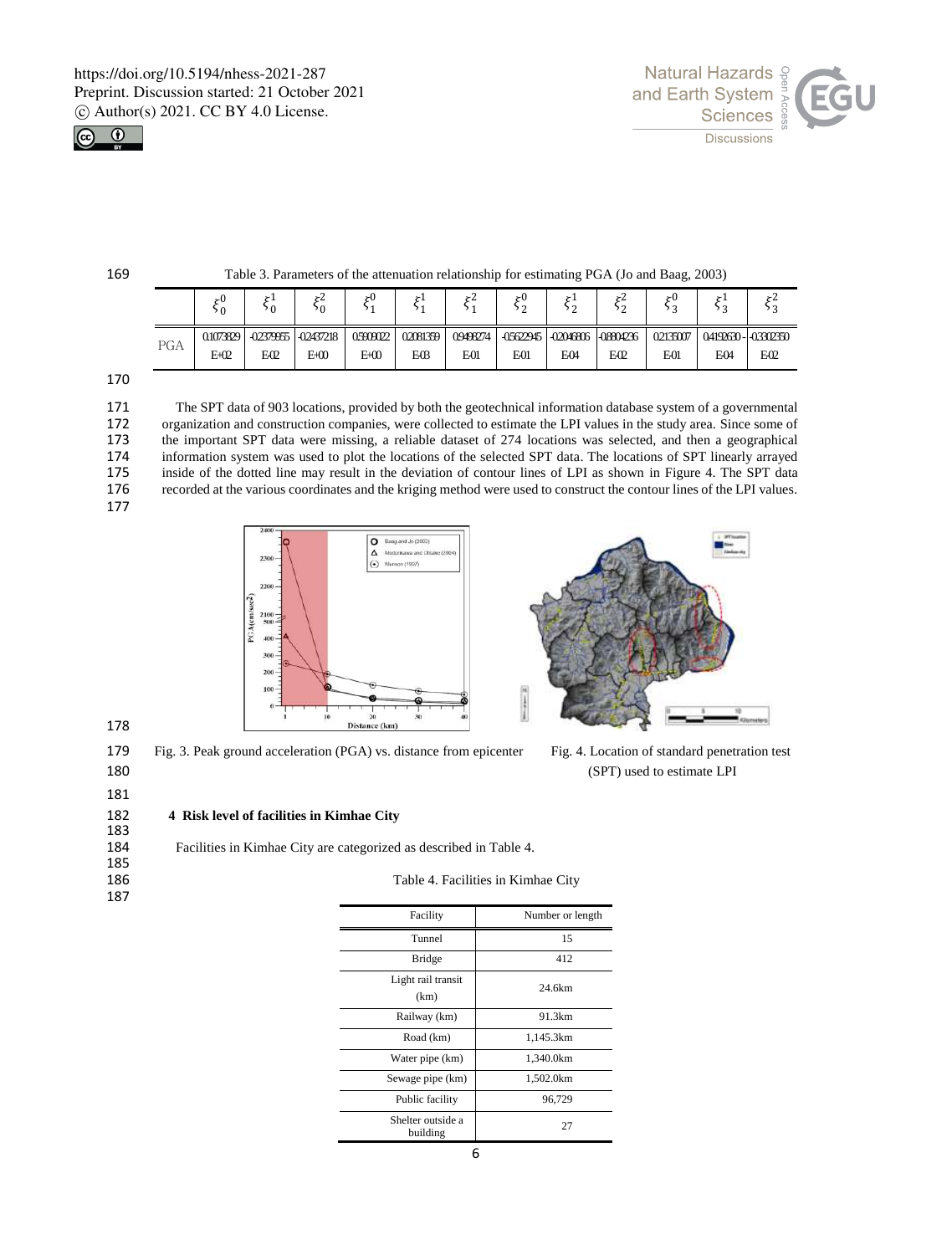



### 188<br>189 **4.1 Spatial distribution of LPI for**  $M_w = 5.0$  **and 6.5 earthquakes**

190<br>191 191 Figures 5(a) and (b) show the LPI distribution and Figures 5(c) and (d) show the ratio of the covered area with respect to the range of the LPI values for  $M_w = 5.0$  and 6.5 earthquakes, respectively. 192 respect to the range of the LPI values for  $M_w = 5.0$  and 6.5 earthquakes, respectively.<br>193 The "very high" and "high" level of liquefaction severity for the  $M_w = 5.0$  earthquak

The "very high" and "high" level of liquefaction severity for the  $M_w = 5.0$  earthquake cover 2 km<sup>2</sup> (0.2%) and 22.1<br>194 km<sup>2</sup> (4.8%) of the study area, respectively. The "very high" and "high" level of liquefaction sever  $km^2$  (4.8%) of the study area, respectively. The "very high" and "high" level of liquefaction severity for the  $M_w = 6.5$ 195 earthquake cover 28.6 km<sup>2</sup> (6.2%) and 11.5 km<sup>2</sup> (2.5%) of the study area, respectively. These areas seem to be small 196 in proportion to the total area, but are not small in proportion to the plat area. As the earthquake magnitude increases 197 from  $M_w = 5.0$  to  $M_w = 6.5$ , the proportion of land with high level of liquefaction severity from  $M_w = 5.0$  to  $M_w = 6.5$ , the proportion of land with high level of liquefaction severity increases substantially.

198 Figure 6 shows bridges, buildings, and water pipelines superimposed on the spatial distribution of the LPI for both 199 the  $M_w = 5.0$  and 6.5 earthquakes. Figure 7 shows how facilities are distributed in level of liqu

199 the  $M_w = 5.0$  and 6.5 earthquakes. Figure 7 shows how facilities are distributed in level of liquefaction severity zones.<br>200 As we expected, much greater proportions of facilities are distributed in high level of liq

- 200 As we expected, much greater proportions of facilities are distributed in high level of liquefaction severity areas for 201 the  $M_w = 6.5$  earthquake relative to those for the  $M_w = 5.0$  earthquake.
- the  $M_w = 6.5$  earthquake relative to those for the  $M_w = 5.0$  earthquake.





(a) Spatial distribution of LPI for  $M_w = 5.0$  earthquake (b) Spatial distribution of LPI for  $M_w = 6.5$  earthquake





203 204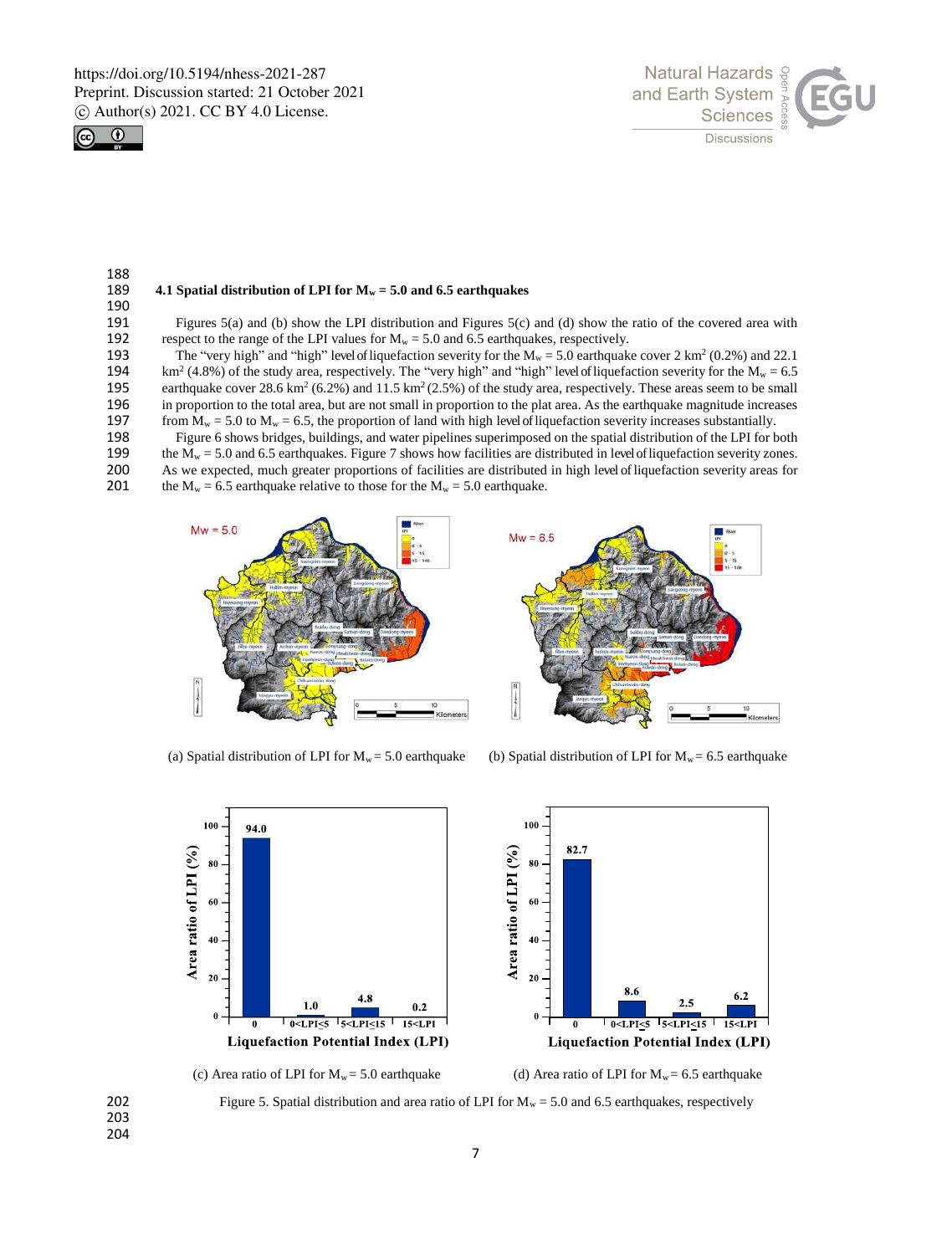



205



(a) Bridges superimposed on spatial distribution of LPI for  $M_w = 5.0$  earthquake



(c) Public facilities superimposed on spatial distribution of LPI for  $M_w = 5.0$  earthquake



(b) Bridges superimposed on spatial distribution of LPI for  $M_w = 6.5$  earthquake



(d) Public facilities superimposed on spatial distribution of LPI for  $M_w = 6.5$  earthquake



(e) Water pipelines superimposed on spatial distribution of LPI for  $M_w = 5.0$  earthquake



(f) Water pipelines superimposed on spatial distribution of LPI for  $M_w = 6.5$  earthquake

206

207 Figure 6. Bridges, buildings, and water pipelines superimposed on spatial distribution of LPI for  $M_w = 5.0$  and 6.5 earthquakes, respectively 6.5 earthquakes, respectively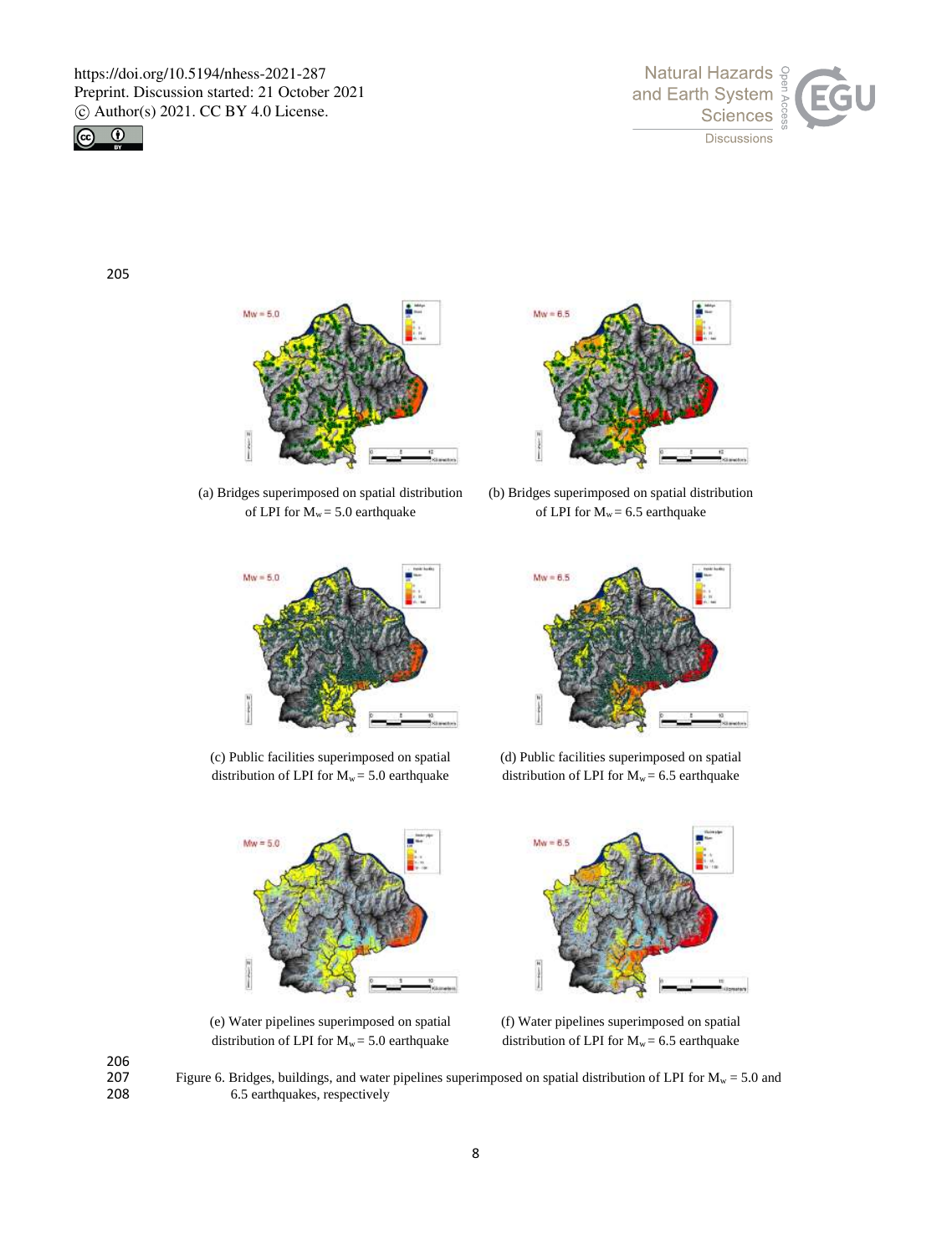







Figure 7. Bridges, buildings, and water pipeline with respect to LPI for  $M_w = 5.0$  and 6.5 earthquakes.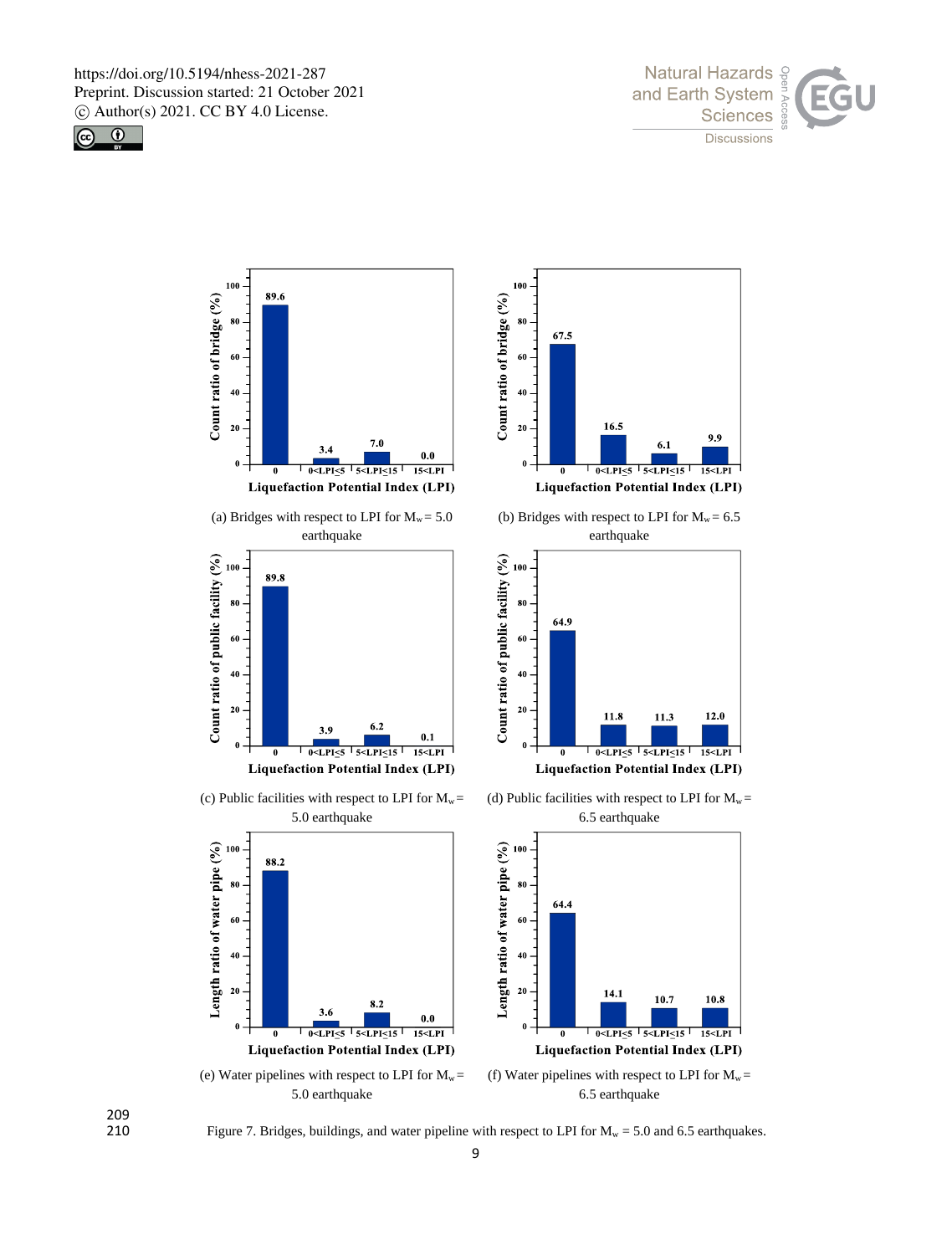



### 211 **4.2 Risk assessment of facilities with respect to LPI for M<sup>w</sup> = 5.0 and M<sup>w</sup> = 6.5 earthquakes**

212 213 In general, most facilities are distributed where the LPI = 0. For example, 11.2% of light rail transit facilities and  $214$  5.0% of sewage pipelines are distributed in areas with low level of liquefaction severity. M 214 5.0% of sewage pipelines are distributed in areas with low level of liquefaction severity. Moreover, 7.0% of bridges,<br>215 9.2% of light rail transit facilities, 5.4% of roadways, and 6.2% of buildings are distributed i 215 9.2% of light rail transit facilities, 5.4% of roadways, and 6.2% of buildings are distributed in areas with high level of 216 liquefaction severity, whereas only 0.1% of roadways, sewage pipelines, and buildings are d 216 liquefaction severity, whereas only 0.1% of roadways, sewage pipelines, and buildings are distributed in areas with 217 very high level of liquefaction severity. Table 5 shows the ratios of facilities corresponding to various LPI ranges for the 218  $M_w = 5.0$  earthquake. As the earthquake magnitude increases from 5.0 to 6.5, the risk le 218 M<sub>w</sub> = 5.0 earthquake. As the earthquake magnitude increases from 5.0 to 6.5, the risk levels of facilities increase.<br>219 Notably, 93.3% of tunnels, 25.7% of light weight transit facilities, and 6.7% to 31.2% of other Notably, 93.3% of tunnels, 25.7% of light weight transit facilities, and 6.7% to 31.2% of other facilities are in areas 220 with very low level of liquefaction severity. The facilities with both low and very high level of liquefaction severity<br>221 comprise approximately 10% of the study area. The length of light weight transit in areas with 221 comprise approximately 10% of the study area. The length of light weight transit in areas with very high level of 222 lique faction severity is approximately 7.0 km (28.6%), and is longer than 6.3 km (25.7%) in areas w 222 liquefaction severity is approximately 7.0 km (28.6%), and is longer than 6.3 km (25.7%) in areas with very low level<br>223 of liquefaction severity Table 6 shows the ratios of facilities corresponding to various level o 223 of liquefaction severity. Table 6 shows the ratios of facilities corresponding to various level of liquefaction severity<br>224 ranges for the  $M_w = 6.5$  earthquake. ranges for the  $M_w = 6.5$  earthquake.

225

226<br>227

228

## Table 5. Ratios of facilities covered by LPI for  $M_w = 5.0$  earthquake

| <b>LPI</b><br>Facility                 | $\mathbf{0}$   | $0 - 5$    | $5 - 15$   | 15-100   |
|----------------------------------------|----------------|------------|------------|----------|
| Tunnel, number (%)                     | 15 (100)       | 0(0.0)     | 0(0.0)     | 0(0.0)   |
| Bridge, number (%)                     | 369 (89.6)     | 14(3.4)    | 29(7.0)    | 0(0.0)   |
| Light rail transit, km (%)             | 19.6(79.6)     | 2.8(11.2)  | 2.2(9.2)   | 0.0(0.0) |
| Railway, km (%)                        | 91.3 (100.0)   | 0.0(0.0)   | 0.0(0.0)   | 0.0(0.0) |
| Road, $km(%)$                          | 1,041.2 (90.9) | 41.2(3.6)  | 61.8(5.4)  | 1.1(0.1) |
| Water pipeline, km (%)                 | 1,181.9 (88.2) | 48.2(3.6)  | 109.9(8.2) | 0.0(0.0) |
| Sewage pipeline, km (%)                | 1,357.8 (90.4) | 75.1(5.0)  | 67.6(4.5)  | 1.5(0.1) |
| Public facility, number (%)            | 86,862 (89.8)  | 3,772(3.9) | 5,997(6.2) | 98(0.1)  |
| Shelter outside a building, number (%) | 24 (88.9)      | 1(3.7)     | 2(7.4)     | 0(0.0)   |

229 230

232

231 Table 6. Ratios of facilities covered by LPI for  $M_w = 6.5$  earthquake

| LPI<br>Facility                        | $\mathbf{0}$  | $0 - 5$       | $5 - 15$     | 15-100       |
|----------------------------------------|---------------|---------------|--------------|--------------|
| Tunnel, number (%)                     | 14 (93.3)     | 0(0.0)        | 1(6.7)       | 0(0.0)       |
| Bridge, number (%)                     | 278 (67.5)    | 68 (16.5)     | 25(6.1)      | 41 (9.9)     |
| Light rail transit, km (%)             | 6.3(25.7)     | 2.8(11.5)     | 8.5(34.2)    | 7.0(28.6)    |
| Railway, km (%)                        | 76.2 (83.5)   | 14.5 (15.9)   | 0.6(0.6)     | 0.0(0.0)     |
| Road, $km(%)$                          | 714.5 (62.4)  | 189.5(16.6)   | 117.8(10.3)  | 123.5(10.7)  |
| Water pipeline, km (%)                 | 863.4 (64.4)  | 188.0(14.1)   | 143.6(10.7)  | 145.0(10.8)  |
| Sewage pipeline, km (%)                | 874.2 (58.2)  | 242.6(16.1)   | 205.6(13.7)  | 179.6 (12.0) |
| Public facility, number (%)            | 62,777 (64.9) | 11,414 (11.8) | 10,930(11.3) | 11,608(12.0) |
| Shelter outside a building, number (%) | 16(59.3)      | 6(22.2)       | 1(3.7)       | 4(14.8)      |

233

234

235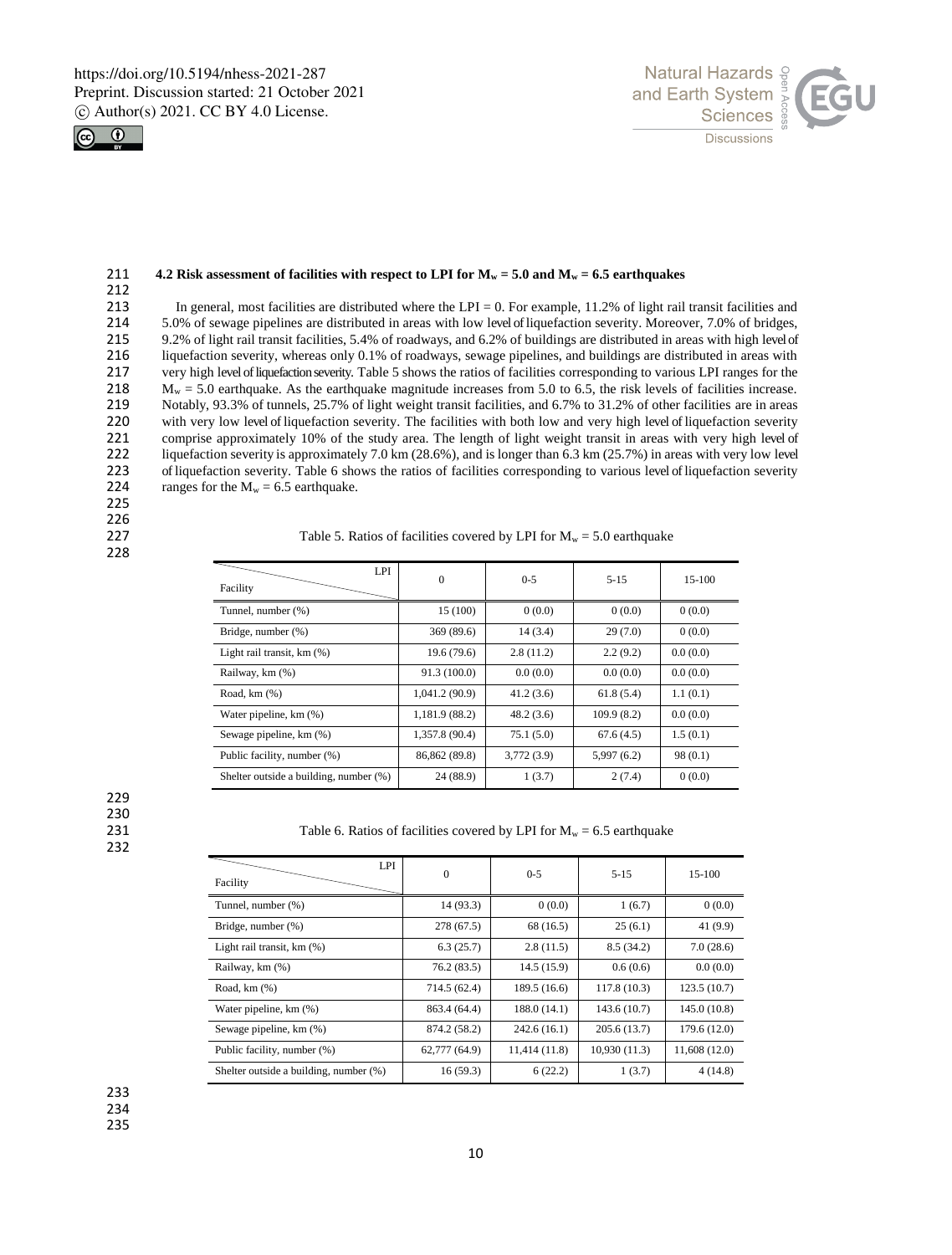



| 236                                                                | 5 Results and discussion                                                                                                                                                                                                                                                                                                                                                                                                                                                                                                                                                                                                                                                                                                                                                                                                                                                                                                                                                                                                  |
|--------------------------------------------------------------------|---------------------------------------------------------------------------------------------------------------------------------------------------------------------------------------------------------------------------------------------------------------------------------------------------------------------------------------------------------------------------------------------------------------------------------------------------------------------------------------------------------------------------------------------------------------------------------------------------------------------------------------------------------------------------------------------------------------------------------------------------------------------------------------------------------------------------------------------------------------------------------------------------------------------------------------------------------------------------------------------------------------------------|
| 237<br>238<br>239<br>240                                           | Liquefaction phenomena were found during the Pohang earthquake in 2017. In this study, the risk levels of<br>facilities associated with earthquake-induced liquefaction were examined for earthquake magnitudes of 5.0 and 6.5<br>in Kimhae City. The results are as follows.                                                                                                                                                                                                                                                                                                                                                                                                                                                                                                                                                                                                                                                                                                                                             |
| 241                                                                |                                                                                                                                                                                                                                                                                                                                                                                                                                                                                                                                                                                                                                                                                                                                                                                                                                                                                                                                                                                                                           |
| 242<br>243<br>244<br>245                                           | Areas with very low level of liquefaction severity for an earthquake magnitude of 5.0 cover 94% (433.5 km <sup>2</sup> )<br>1.<br>of the total area in Kimhae City. Level of liquefaction severity from high to very high are distributed in the<br>Daedong-myun area, which consists of soft soil layers.                                                                                                                                                                                                                                                                                                                                                                                                                                                                                                                                                                                                                                                                                                                |
| 246<br>247<br>248<br>249<br>250<br>251<br>252<br>253<br>254<br>255 | 2.<br>Areas with very low and high level of liquefaction severity for an earthquake magnitude of 6.5 cover 83%<br>$(381.4 \text{ km}^2)$ and 2.5% $(11.5 \text{ km}^2)$ of the total area, respectively. As the earthquake magnitude changes from<br>5.0 to 6.5, the proportions of very low and high level of liquefaction severity are 11.3% and 2.3%, respectively,<br>whereas the proportions of low and very high level of liquefaction severity are $7.6\%$ (35.1 km <sup>2</sup> ) and $6.0\%$ (27.7<br>km <sup>2</sup> ), respectively. Moreover, the level of liquefaction severity changes from very low to low and from high<br>to very high. Most of the areas have low level of liquefaction severity for the earthquake magnitude of 5.0,<br>whereas some change to very high level of liquefaction severity for the earthquake magnitude of 6.5. This<br>indicates that an $M_w = 6.5$ earthquake may result in higher risks levels for facilities associated with high level<br>of liquefaction severity. |
| 256<br>257<br>258<br>259<br>260<br>261<br>262                      | 3.<br>The areas with high level of liquefaction severity for the earthquake magnitude of 5.0 cover less than 0.1% of<br>roadways, sewage pipelines, and public facilities. In addition, 80% of facilities (except light rail transit<br>facilities) correspond to very low level of liquefaction severity. Therefore, the liquefaction-induced risk levels<br>for facilities are very low for the $M_w = 5.0$ earthquake. However, as the earthquake magnitude increases to<br>6.5, 9% of facilities (except for tunnel and railway facilities) and 30% of light rail transit facilities are<br>distributed in high level of liquefaction severity areas, reflecting higher risk levels for these facilities.                                                                                                                                                                                                                                                                                                             |
| 263<br>264<br>265<br>266<br>267                                    | The SPT database for Kimhae City was used to estimate the CSR and LPI. Higher LPI values are found at<br>4.<br>the sedimentary layers of soils widely distributed adjacent to Nakdong river. Importantly, a magnification of<br>ground movement occurs near the fault zone during an earthquake. Therefore, the construction of buildings<br>in regions with high liquefaction severity should be avoided.                                                                                                                                                                                                                                                                                                                                                                                                                                                                                                                                                                                                                |
| 268<br>269<br>270                                                  | Acknowledgements. This work was supported by the 2019 INJE University research grant.                                                                                                                                                                                                                                                                                                                                                                                                                                                                                                                                                                                                                                                                                                                                                                                                                                                                                                                                     |
| 271                                                                | References                                                                                                                                                                                                                                                                                                                                                                                                                                                                                                                                                                                                                                                                                                                                                                                                                                                                                                                                                                                                                |
| 272<br>273                                                         | Bakir, D., Karasin, I. B.: Damage according to liquefaction and suggestions, ISOR J. Eng., 6, 1-6, 2016.                                                                                                                                                                                                                                                                                                                                                                                                                                                                                                                                                                                                                                                                                                                                                                                                                                                                                                                  |
| 274                                                                | Ballegooy, S., Malan, P. J., Jacka, M. E., Lacrosse, V.I.M.F., Leeves, J.R., Lyth, J.E., Cowan, H.: Methods for characterizing                                                                                                                                                                                                                                                                                                                                                                                                                                                                                                                                                                                                                                                                                                                                                                                                                                                                                            |
| 275                                                                | effects of liquefaction in terms of damage severity, 15 <sup>th</sup> World Conference on Earthquake Engineering, Lisbon, Portugal,                                                                                                                                                                                                                                                                                                                                                                                                                                                                                                                                                                                                                                                                                                                                                                                                                                                                                       |
| 276                                                                | 24-28 September, 1-10, 2012.                                                                                                                                                                                                                                                                                                                                                                                                                                                                                                                                                                                                                                                                                                                                                                                                                                                                                                                                                                                              |
| 277                                                                | Bhattacharya, S. Hyodo, M., Goda, K., Tazoh, T., Taylor, C.A.: Liquefaction of soils in the Tokyo Bay area from the 2011                                                                                                                                                                                                                                                                                                                                                                                                                                                                                                                                                                                                                                                                                                                                                                                                                                                                                                  |
| 278                                                                | Tohoku (Japan) earthquake", Soil Dynamics Eng., 31, 1618-1628, 2011.                                                                                                                                                                                                                                                                                                                                                                                                                                                                                                                                                                                                                                                                                                                                                                                                                                                                                                                                                      |
| 279                                                                | Bray J. D., Dashti S.: Liquefaction-induced movements of buildings with shallow foundations, 5 <sup>th</sup> International Conference on                                                                                                                                                                                                                                                                                                                                                                                                                                                                                                                                                                                                                                                                                                                                                                                                                                                                                  |
| 280                                                                | Recent Advances in Geotechnical Earthquake Engineering and Soil Dynamics, 26 May, Sandiego, CA, 1-19, 2010.                                                                                                                                                                                                                                                                                                                                                                                                                                                                                                                                                                                                                                                                                                                                                                                                                                                                                                               |
| 281                                                                | Bullock, Z., Porter, K., Liel, A., Dashti, S.: A framework for the evaluation of liquefaction consequences for shallow-founded                                                                                                                                                                                                                                                                                                                                                                                                                                                                                                                                                                                                                                                                                                                                                                                                                                                                                            |
| 282                                                                | structures, 13 <sup>th</sup> International Conference on Applications of Statistics and Probability in Civil Engineering, Seoul, South                                                                                                                                                                                                                                                                                                                                                                                                                                                                                                                                                                                                                                                                                                                                                                                                                                                                                    |
| 283                                                                | Korea, May 26-30, 1-8, 2019.                                                                                                                                                                                                                                                                                                                                                                                                                                                                                                                                                                                                                                                                                                                                                                                                                                                                                                                                                                                              |
| 284                                                                | Choe, J.S., Ku, T.J.: A study on mapping of Liquefaction Hazard at a Megalopolis in Korea, International Symposium on Urban                                                                                                                                                                                                                                                                                                                                                                                                                                                                                                                                                                                                                                                                                                                                                                                                                                                                                               |
| 285                                                                | Geotechnics, Proceedings of the Korean Geotechnical Society Conference, 25-26, 2009.                                                                                                                                                                                                                                                                                                                                                                                                                                                                                                                                                                                                                                                                                                                                                                                                                                                                                                                                      |
| 286                                                                | Choi, I.K., Masato, N., Choun, Y.S., Yasuki, O., Yun, K.-H.: Study on the earthquake ground motion attenuation characteristics                                                                                                                                                                                                                                                                                                                                                                                                                                                                                                                                                                                                                                                                                                                                                                                                                                                                                            |